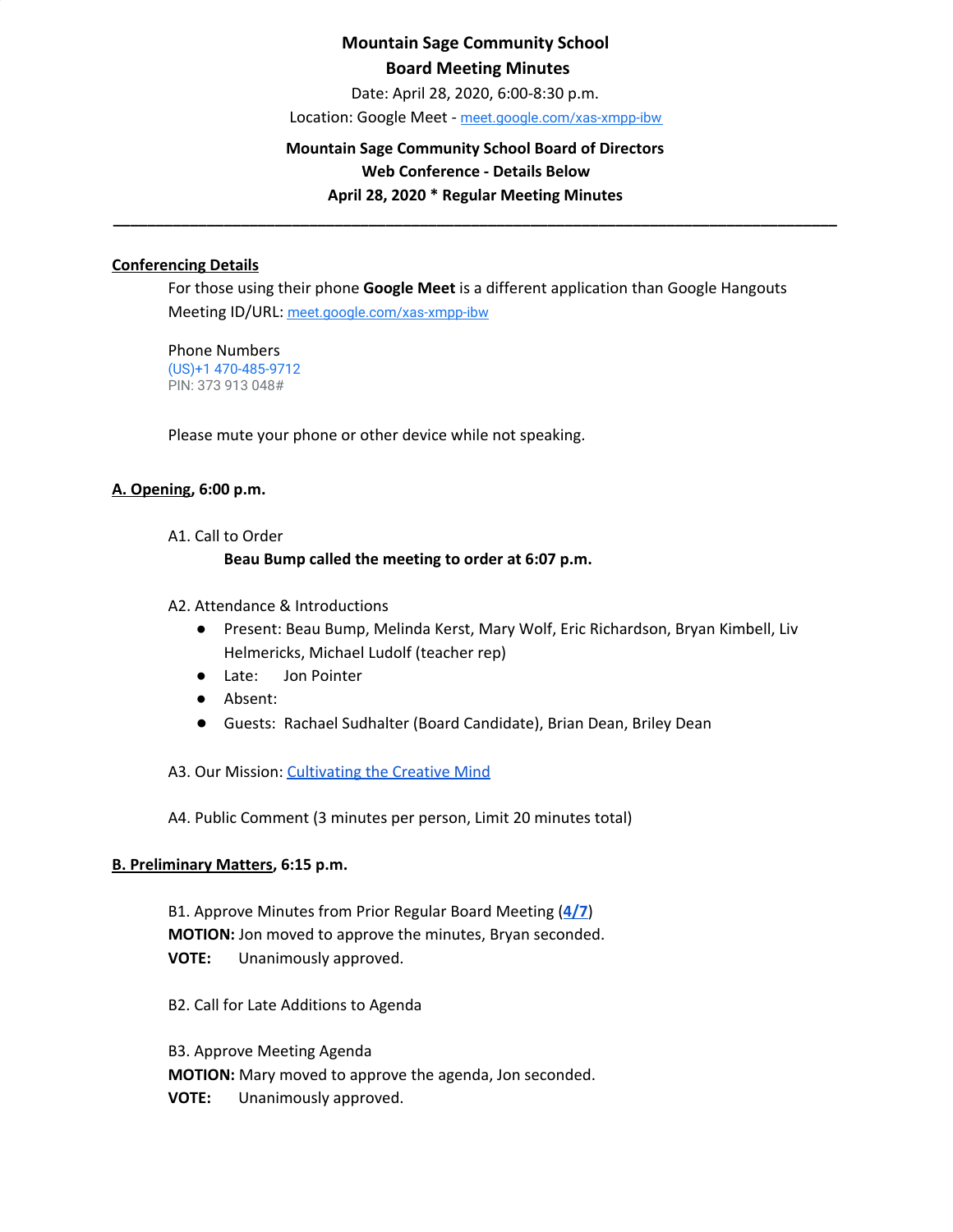Date: April 28, 2020, 6:00-8:30 p.m.

Location: Google Meet - [meet.google.com/xas-xmpp-ibw](https://meet.google.com/xas-xmpp-ibw?hs=122&authuser=1)

### **C. Board Education, 6:20 p.m.**

- C1. Presenter: Jon Pointer Topic: Team Building Games [\(materials](https://drive.google.com/drive/u/0/folders/1lX0HGQZNJX4sRLeo_PWYxBioyBl--7BS)) <https://restorativeteachingtools.com/browse-games/>
- C2. Next Month Presenter: TBD Topic: TBD

### **D. Regular Business, 6:30 p.m.**

- D1. Consent Agenda (Confirm Consent Designation)
	- D1.1 Policy Review (i.e. no discussion, if item pulled move to bottom of D):
		- D1.1.1 School Policies:

D1.1.1.1 - Retire (no longer relevant): [DKA](https://docs.google.com/document/d/18MPwsjlPQ_rYjNQ2Yf59j4ukLBxalenY6kaaguDpwJE), [GBGD](https://docs.google.com/document/d/13z9RhZbpVJHkqVBzN2wqNUJPgBNnHS8pGtWSz3ZrlN4), [GCE/GCF,](https://docs.google.com/document/d/1yXr6r-Cyl3CJW4TiCv1w9YEmRX1Zo-D7QM9Tg-vXmH8) [GCE/GCF-R](https://docs.google.com/document/d/1LGK4nnVYnkMU8iwGO4Rdg3-xeuHCZQQciB3Yg931EMI), [GCG/GCGA](https://docs.google.com/document/d/1JIJwsFADJBk7Nv1-p1QBIX6rQsshAndFVWWK3TDq88U), [GCHA/GCHB](https://docs.google.com/document/d/1qnhYkMq6WIXF7jVYxRwQGIleTw8zFDCz2gd9SQgo5u0), [GCHC,](https://docs.google.com/document/d/1JJSUnQBcVOPwI79jC8wkjEnccQCYkAGPGhQJj6sRnJs) [GCI](https://docs.google.com/document/d/16N22B9d-MULecV_rXyGZwXU8GXHg9ukKQcX8pYL2kpo), [GCS,](https://docs.google.com/document/d/1QNCxXH6OLVmzKttMIYUnHiRbfdmP-28QT6CWU-VHHJ4) [GDI](https://drive.google.com/open?id=1gsSu5rN3_gSVVKND8jBd4-EK57cMqwZNvYnKPxAwmTY), [GDQD-R](https://drive.google.com/open?id=1Ra2EQqc65Kzq5fShbgQ_9QPbCUa1ZuIRyyN6kgEv4Ho), [IGDA-E1](https://drive.google.com/open?id=1VZss8gvwew6KfnjuN3EihB6vrx7GSZh15WRdtu4Pa4s), [IGDA-E2,](https://drive.google.com/open?id=1nw_BhxMzeenmG8I8rWmyObjzvTOiznoD243Sq07eCvY) [IGDA-E3,](https://drive.google.com/open?id=1rMdq1MtPOuUNQOpGYvJuKYOuR9I1OMrzB1CAEzeShas) [IGDA-R](https://drive.google.com/open?id=1q9qidDNJ6ssrJuCfgEIwtQwbEa2WBXf2aDPqnHLMLJ4) D1.1.1.2 - Approve: [KEF](https://drive.google.com/open?id=1PkGD_XBOAP-jL2JqiAmeD62EL9Bty99a5dJvoddx_ho), [KEF-E](https://drive.google.com/open?id=1gyWLSVji-NgBz--ucR7Yg7-mEroi6UyBq1-j4_SS3as), [KNI](https://docs.google.com/document/d/1rrMUzUfDGI0urku5BPvbq7C2gQcqiCc1amoL704cYjM)

- D1.1.2 Board Policies: [EL2.0](https://docs.google.com/document/d/1c0o8Bnu1HYiTBbFgIwpmzyxhRvPehIWJNSWBV5DKs9g), [EL2.1](https://docs.google.com/document/d/1w25gIwhGuojg0LtinVdvX2LcxLWfwRN4pTFPHZ3NNXc), [EL2.2,](https://docs.google.com/document/d/1MaJBbBGpBoWaL7MoXpY0wSAT9GoCbewlcDQq-BFaU3Q) [EL2.3,](https://docs.google.com/document/d/1GzmBOOp5v9S4NJmlkGL0iRVuHfhg_T72zoANrVKVbLg) [EL2.4,](https://docs.google.com/document/d/1QInt2oOSDx0py9EtUsP6-0-OEZQcStkMdYw-gwIO3dU) [EL2.6,](https://docs.google.com/document/d/1oevLXsUA7soeB4_kwDFbjhBLkGQQPsNkIgzLJzFy3cU) [EL2.7](https://docs.google.com/document/d/1pri48vTezgmvyf6oLJZXObuZ68Wf_35LLqKNuTvSG2A), [EL2.8,](https://docs.google.com/document/d/1CRy-bV8I9d_GuKcWhyaczopX8vJ8mZXot1zXBJNeNxo) [EL2.9](https://docs.google.com/document/d/1GZEKYwkBDBPrMmiQ4Bl5rLYnctwF_E27ZKu9GYY7lYs), [GP3.0,](https://docs.google.com/document/d/1rOOj0tNmvU3l9f7mPNuRgEMOeCeu7x5aFbV8KcULAJ0) [GP3.1](https://docs.google.com/document/d/1NonFAZjQqrgk3QgqYytescPeinFAJlvsinSFU_gML5Q), [GP3.4](https://docs.google.com/document/d/1S_NJ1Y2QkeIt_9twvGFgt8U5tNM_vUfzIgtN4Gj1ssY), [GP3.5](https://docs.google.com/document/d/1IIf1tHKXPf4ho9PP65iWjBb79Ln2vDhJquUAo8Co65A), [GP3.6,](https://docs.google.com/document/d/11NzhXxu-XWrxSQOlW5v21SskME9k9GRrxaxm508bP5I) [GP3.7,](https://docs.google.com/document/d/1373qt1YXZKad8EZGuCRW_oa8Xcf6y9CN5zuFsCV0s18) [GP3.9](https://docs.google.com/document/d/1i6NGBbxZjvcmJUjud0bdBKC2Fh_S0Oz7ohEMe_sz_Lk), [GP3.12](https://docs.google.com/document/d/1FKk24I8tv2ld-jByu-bRHCMGTVWX6s_CH8to5GXqHcM)
- **MOTION:** Beau Bump moved to approve the school and board policies decisions on the consent agenda, Jon Pointer seconded.
- **VOTE:** Unanimously approved.

## D2. Review [Strategic](https://drive.google.com/file/d/1bIEAL8S8NnDx9PPJRR79h1dLsXFMCh-t/view?usp=sharing) Plan

Jon P. - Consider removing "Fundraising" from the strategic plan since the Fundraising Committee is no longer a committee of the board?

Liv - The board may still want to track what is going on.

Beau - Still thinks it is an important part of financial health, so leaning towards keeping it on, even though the Board does not have ownership of the area.

## D3. School Director's Report

D3.1 - Draft Unified [Improvement](https://co-uip.force.com/UIP/PublicUIP?id=a012I00000hOOYTQA4) Plan

Liv: Primary goals - middle school academic growth, early literacy achievement. Challenge due to CMAS testing not happening this year.

Mary: Impact due to budget impact?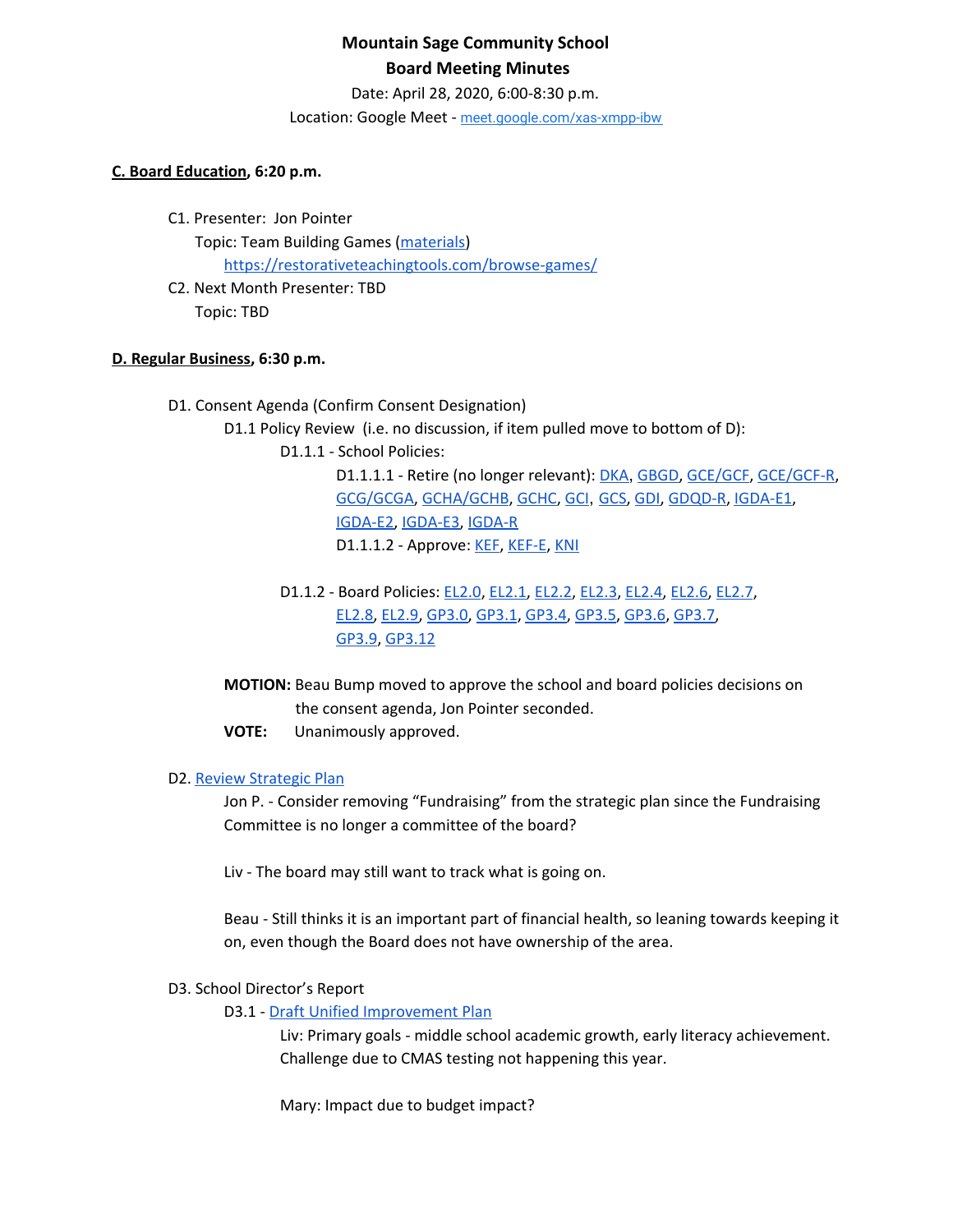Date: April 28, 2020, 6:00-8:30 p.m.

Location: Google Meet - [meet.google.com/xas-xmpp-ibw](https://meet.google.com/xas-xmpp-ibw?hs=122&authuser=1)

Liv: Originally planned to hire a full-time match Interventionist, though we may need to have a paraprofessional fill that role. Anticipating the need to be conservative with our budget. We have been looking at several budget scenarios. If there is a deficit in the budget our plan may take longer to execute.

D3.2 - Looking ahead to the end of this school year and beginning of next school year This Year

Liv: It seems likely that the district will be shortening the school year, though that is not decided. We would follow suit with the district.

Working on plans for graduation, which would be some form of remote graduation, but could include some kind of packages. Want to mark this as an important time for these students and families.

Working on a plan for personal item pick-up. May be implementing a drive-through pick-up strategy. Still working out how to manage the return of materials such as laptops.

School's in general seem to be dealing with a lack of engagement since remote learning went into effect.

#### Next Year

Liv: Will be planning for different scenarios, ranging from normal, socially distanced learning, and remote learning.

#### Summer Learning

Conferences at Mountain Sage have, unfortunately, been cancelled. Plans for the Literacy conference on hold.

#### D3.3 - Hiring

Some employees are changing positions. Kirsten Hundley moving to a paraprofessional position.

Some class teacher assignment announcements going out this week.

Employee agreements are still waiting on the budget, probably will not be until May.

#### D3.4 - General update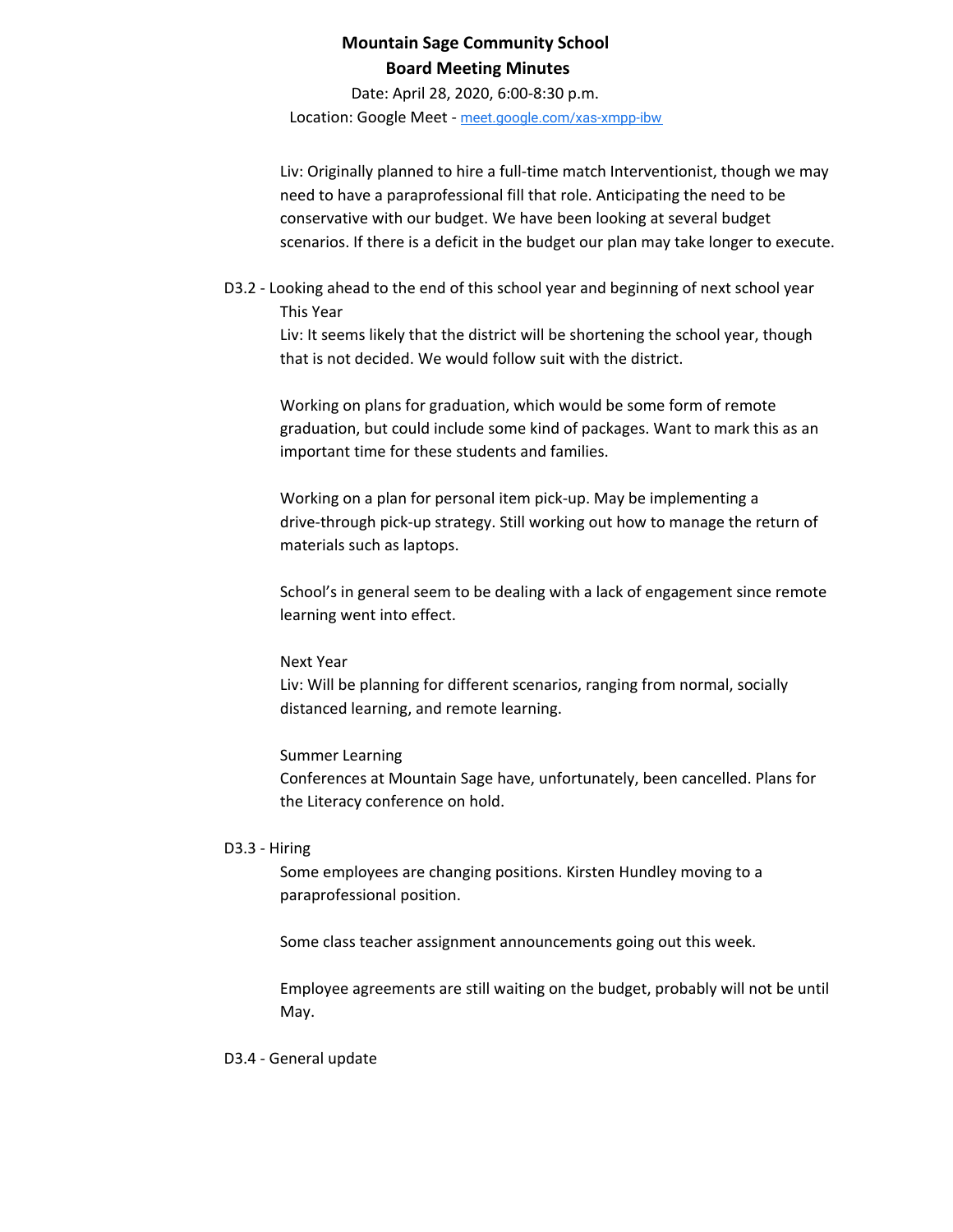Date: April 28, 2020, 6:00-8:30 p.m.

Location: Google Meet - [meet.google.com/xas-xmpp-ibw](https://meet.google.com/xas-xmpp-ibw?hs=122&authuser=1)

Staff evaluations are on hold at this time due to COVID-19 circumstances. Difficult to critique when everything is wildly changing. Connecting with members of the staff who are new this year just to provide informal feedback.

Due to social distancing limitations our enrollment process will need to adapt some. For example we cannot do class shadowing.

Finding ways to collaborate.

Next month would like to discuss feedback on what is working well with remote learning.

### D4. Committee Updates

### D4.1 - Finance Committee [Update](https://docs.google.com/document/d/1xMXpaABqur4vRQQa4t1I39CHGmhWaKb2uVeJJUylgXg)

Liv: The May 12, 2020 is when we were supposed to get the budget forecast from the state, but the district doesn't feel like there will be enough detail. We will likely need to roll that into the May 26th meeting.

Mary: We don't have the final PPR numbers yet but anticipating it could be as much as 6% less. Expecting a sizable decrease.

May have to meet again in June. Amanda will be adding notes regarding what changes are made.

Collection rate goals were 85%. Will be dropping that down next year. Already having difficulty meeting that, but anticipate additional struggles due to economic factors.

Liv: Looking at potential options to provide meal assistance for families in need, considering that our school may need to take on a greater role of social support. Potentially partner with PSD. Just something Liv is thinking about.

AI: Beau - Make sure the budget is on the May 26th meeting.

The board took a 5 minute break at 7:38pm

#### D4.2 - Facilities Committee [Update](https://docs.google.com/document/d/1A-8CxnY_nX6eUwj6o9vC1FvYTtpcSQQ-nSUHgCdzY2Y)

Jon: We are waiting on John Emmerling's response to our changes to his proposal.

Will be reaching out to the committee with regards to resuming meetings.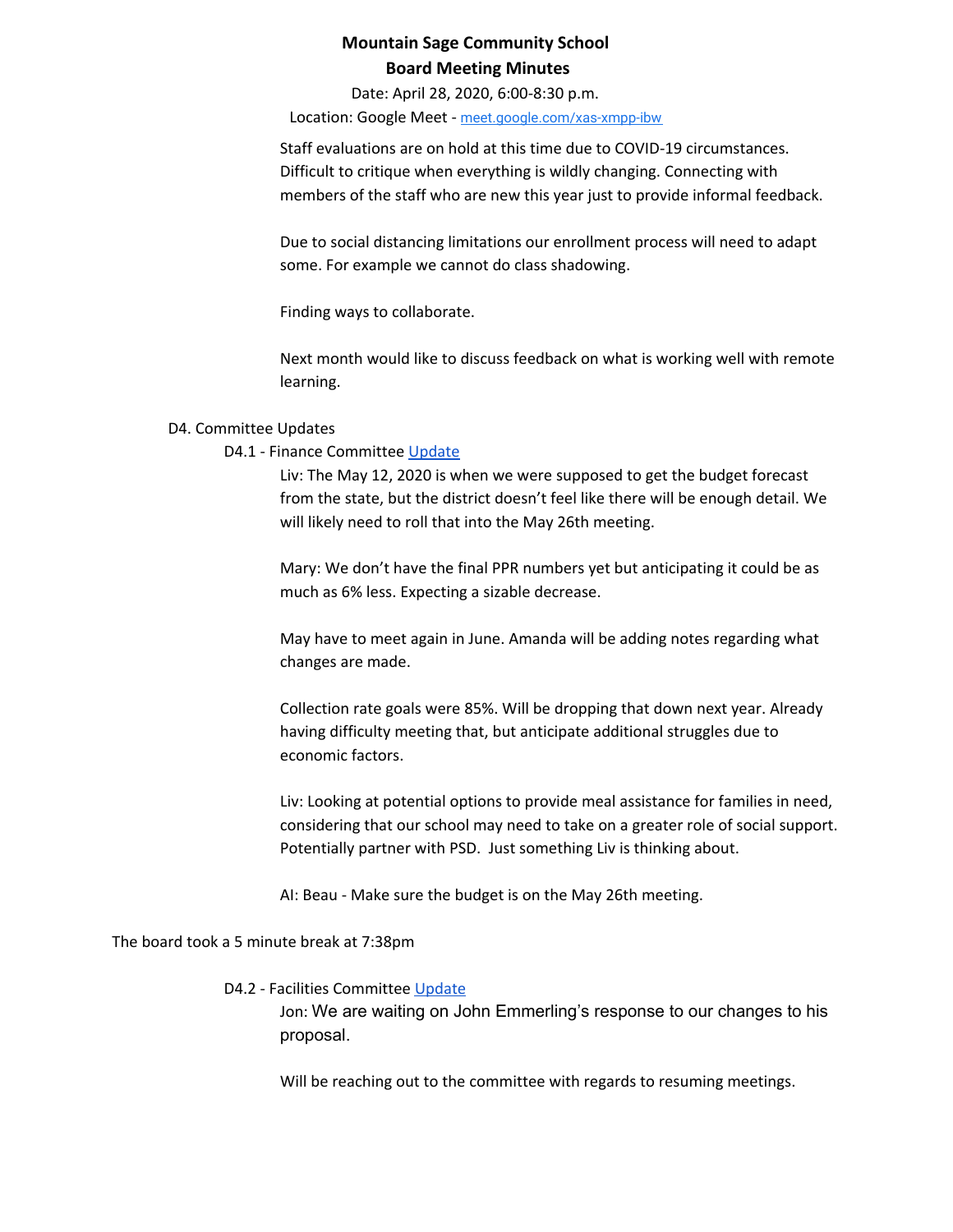Date: April 28, 2020, 6:00-8:30 p.m.

Location: Google Meet - [meet.google.com/xas-xmpp-ibw](https://meet.google.com/xas-xmpp-ibw?hs=122&authuser=1)

## D4.3 - Fundraising Committee [Update](https://drive.google.com/open?id=1L5gL-EuBwWMxD7vk3Vcoyj7A9ezEWlYRA30i12Zu3Tw)

Will be removing from the agenda for future Board meetings. No meeting of the Fundraising Committee since the last board meeting.

D4.4 - School Accountability Committee Update No update.

## D4.5 - Board Logistics Committee [Update](https://drive.google.com/open?id=1GMZVfpqjYliATXwKcJlCUEQDfEgPu1WJF70kdvHuKbA)

Melinda: Glory Walters may be interested in serving on the board at a later date but is withdrawing her candidacy at this time.

Election is coming up May 4th-8th (electronically).

Liv: Communicate this week that this is coming, and forge ahead with the planned May 4th - 8th date.

D4.6 - Policy Discussion

D4.6.1 - School Policies: [IGF-R,](https://drive.google.com/open?id=1miaI655qSVx0mkoge_Ogf0wfQe_WHysQOHWy3E8vP_4) [IJOA,](https://drive.google.com/open?id=127iMJeasFSKC9cgptf53Po-Lt65l7qPxlFaFTCDx8Bc) [IJOA-R](https://drive.google.com/open?id=10D8cL9gSGsZ4qw0McfOHYMYGB72Y2tjHtReRjqjzPfw), [JS,](https://docs.google.com/document/d/1rf5GBWs-YOgZhMLOzJxPMH3JRSSvb52K1Sytz0KNBiU) [KEC,](https://drive.google.com/open?id=108m23bf4wN-nGySmWFhaqPyzr6OifhWuoCBYjYqfRoE) [KJ-R](https://docs.google.com/document/d/1Y4ZRTfhnfaBxuilXfk0sCEiIzcjzBLQFw72AJVi7ZmQ) D4.6.2 - Board Policies: [EL2.5](https://docs.google.com/document/d/1nYs8TvRZiMJCIYsfBXl8_YG7hKr1aksmEDiekAFgNk8), [GP3.2](https://docs.google.com/document/d/1hnkmTRt9MDSaMV_ZQoyMefFZinry9VycskNaaV3UnGE), [GP3.3,](https://docs.google.com/document/d/1rCNyuUn-oRMQUnt7UX3Ur8rkx1Y8x7-CkbfRWeG56kU) [GP3.8](https://docs.google.com/document/d/1jQ-h_nZxYr44jzisoAamCD-ZTlqzI_RwpOrxd1MbjgY), [GP3.10,](https://docs.google.com/document/d/1SlF3cHVQfU9alRa-s9YSLYbjkR3MyXITu4wVCfhZyuU) [GP3.11](https://docs.google.com/document/d/1wBiDP8kqKlyJ4ohM3_tg5_pp2Uy8FXx9msG9Vqy2trM)

## D5. Items of the Month (from Board [calendar](https://docs.google.com/document/d/12S6s-qevYMsnj8Cr2yw6uMO7S7hL3gz2oKvXZk5ZndQ/edit?usp=sharing))

D5.1 - Budget (approval timeline delayed d/t PSD, state) -- take up 5/26

D5.2 - Director Review

D5.2.1 - Timeline/revisit issue in light of PSD

Beau: Want to know what the Board's position is in terms of whether we want to reconsider doing a formal review, or recognizing current circumstances are unique and bypassing a formal review this year?

Melinda: Want to know

Liv: The district is not doing their typical 360 degree process. Considering what teachers have on their plate right now, it seems like a strange time for a full review. Liv would like feedback from the board and would like to go through her own meaningful reflective process. Her perspective is that current circumstances seem like a bad time.

Jon: Happy from a board perspective to provide a review or feedback at any time. Do not want to impose a board limit on when it needs to occur at this time.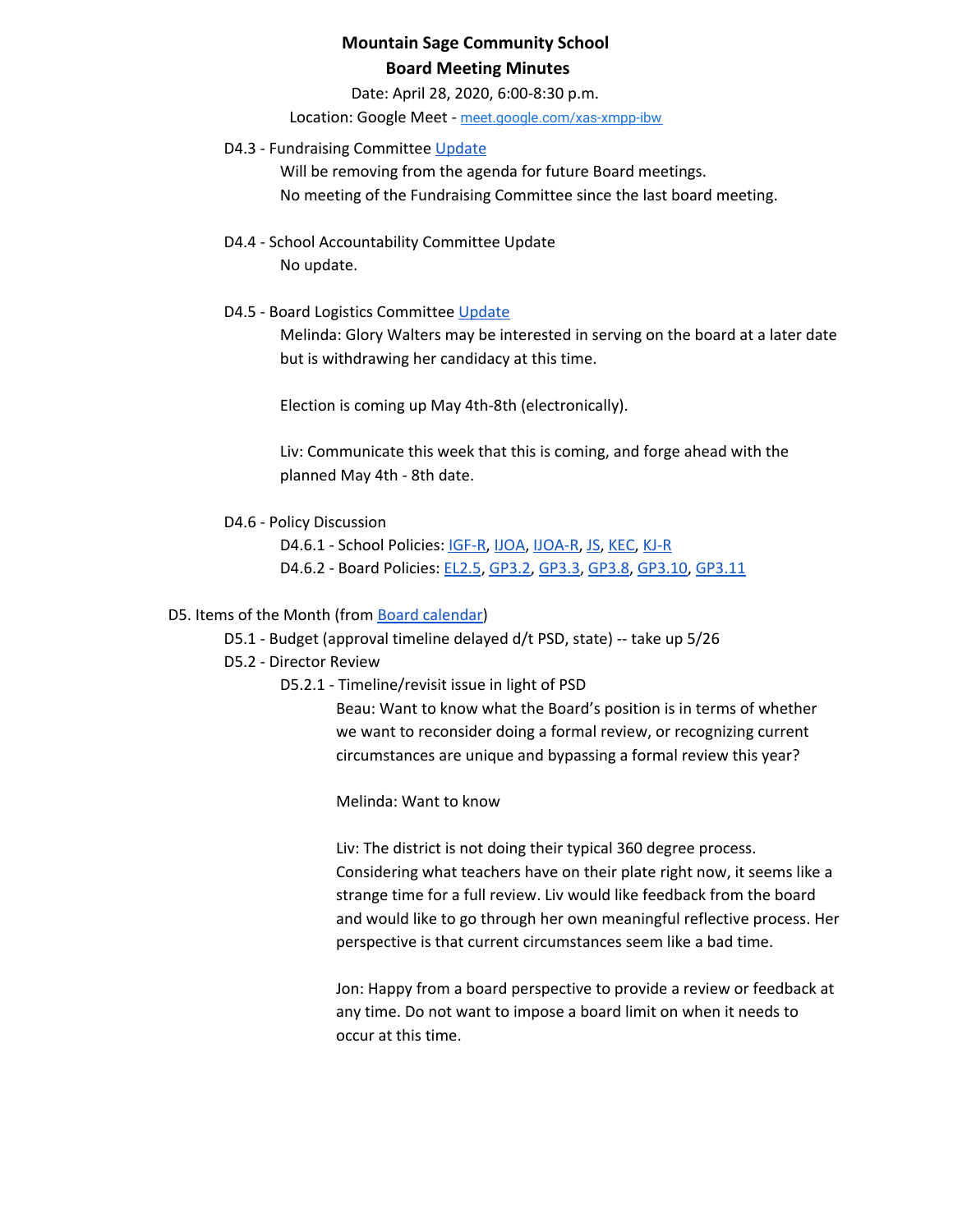Date: April 28, 2020, 6:00-8:30 p.m.

Location: Google Meet - [meet.google.com/xas-xmpp-ibw](https://meet.google.com/xas-xmpp-ibw?hs=122&authuser=1)

Beau: Delay the process indefinitely for now and revisit periodically. We may have a June meeting. Let's see what changes and wait to make that decision.

#### D5.3 - Board election

D5.3.1 - Interview Rachael Sudhalter, board candidate. Beau: Areas of interest?

Rachael: Logistics (what Melinda has been doing) looks interesting. Jumping in and helping, like potentially fundraising. Finance isn't a particular area of interest.

The Board thanks Rachael for her interest and looks forward to her election and joining the Board.

Mary: Will be able to prepare the election to go out on Monday, May 4th.

D5.3.2 - Communication to the school community regarding Board election. Melinda to do this week.

### D5.4 - May meeting

Board intentions and officer positions discussion Year reflection Summer/fall plan/expectations

D5.5 - Per board policy GP 3.7 each April, the Board will publicly review its expenditures and establish its projected costs of governance for the next fiscal year.

AI: Eric - Link the details for this item to the May agenda.

## D6. Scheduling Matters

5/12 - Work session? No. 5/26 - Regular Board meeting

All Board members are available to potentially have a June retreat. Seems like early June would be a good option. Could even do an outdoor socially distanced meeting.

AI: Beau - Consider plans for a June retreat.

## D7. Miscellaneous

## **E. Closing, 8:20 p.m.**